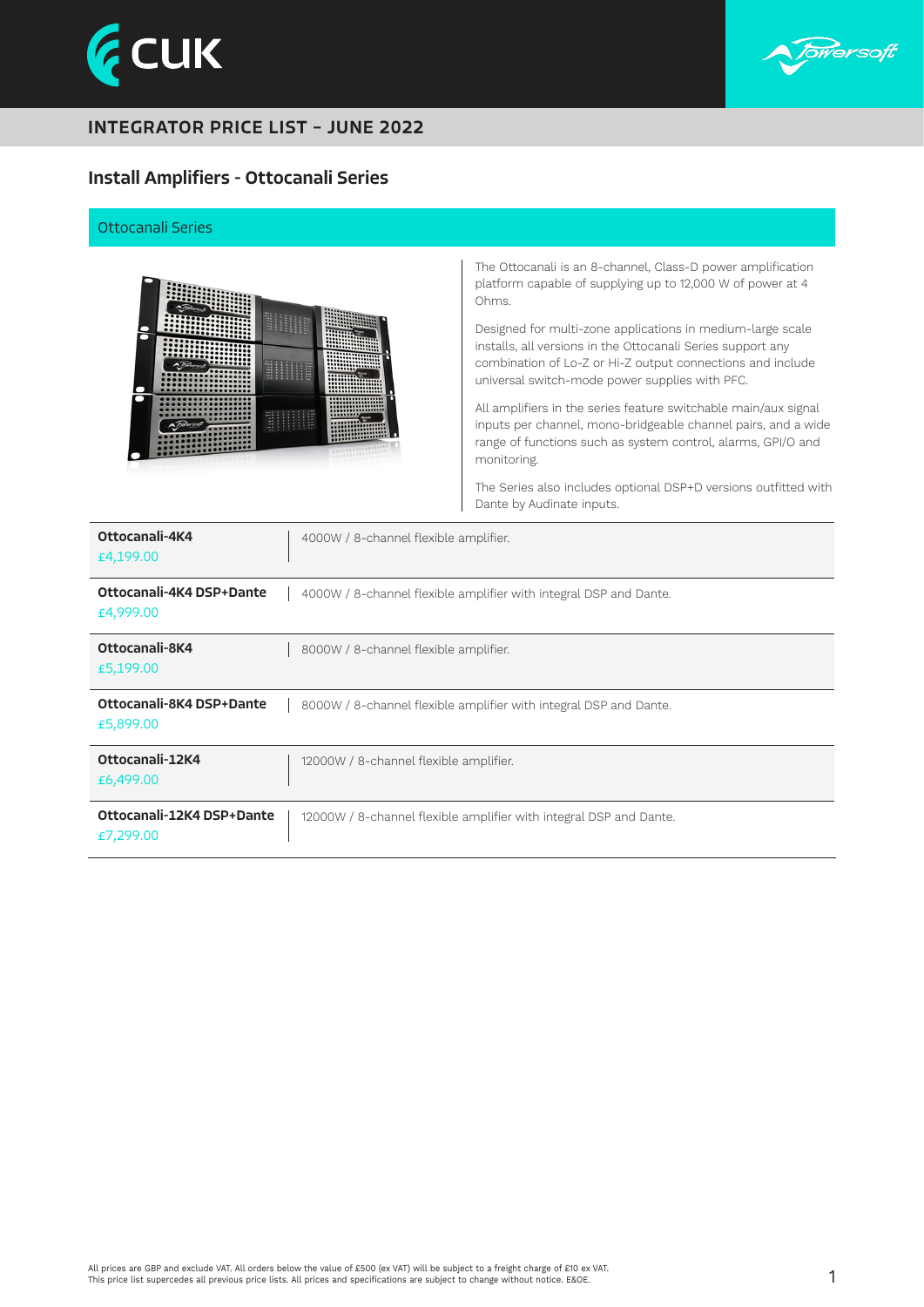



### Install Amplifiers - Quattrocanali Series

#### Quattrocanali Series



The Quattrocanali is a 4-channel, Class-D power amplification platform designed for small-medium scale installations where system flexibility is a must.

Offering the same reliability and renowned audio quality of all Powersoft amplifier platforms, the Quattrocanali Series operates with both Lo-Z and 70/100V distributed lines, or any mix of the two.

Quattrocanali DSP-D versions enable extensive amplifier control, as well as system and load monitoring via PC and ArmoniaPlus.

| <b>Quattrocanali-1204</b><br>£1,799.00           | 1200W / 4-channel flexible amplifier.                             |  |
|--------------------------------------------------|-------------------------------------------------------------------|--|
| <b>Ouattrocanali-1204 DSP</b><br>£2,149.00       | 1200W / 4-channel flexible amplifier with DSP.                    |  |
| Ouattrocanali-1204 DSP+<br>£2,249.00             | 1200W / 4-channel flexible amplifier with DSP & AES67.            |  |
| <b>Quattrocanali-1204 DSP+Dante</b><br>£2,299.00 | 1200W / 4-channel flexible amplifier with DSP and Dante.          |  |
| <b>Quattrocanali-2404</b><br>£2,249.00           | 2400W / 4-channel flexible amplifier.                             |  |
| <b>Ouattrocanali-2404 DSP</b><br>£2,699.00       | 2400W / 4-channel flexible amplifier with DSP.                    |  |
| <b>Quattrocanali-2404 DSP+</b><br>£2,749.00      | 2400W / 4-channel flexible amplifier with DSP & AES67.            |  |
| <b>Quattrocanali-2404 DSP+Dante</b><br>£2,899.00 | 2400W / 4-channel flexible amplifier with DSP and Dante.          |  |
| <b>Quattrocanali-4804</b><br>£2,999.00           | 4800W / 4-channel flexible amplifier.                             |  |
| <b>Quattrocanali-4804 DSP</b><br>£3,449.00       | 4800W / 4-channel flexible amplifier with integral DSP.           |  |
| Quattrocanali-4804 DSP+<br>£3,499.00             | 4800W / 4-channel flexible amplifier with integral DSP & AES67.   |  |
| Quattrocanali-4804 DSP+Dante<br>£3,599.00        | 4800W / 4-channel flexible amplifier with integral DSP and Dante. |  |
| <b>Ouattrocanali-8804 DSP</b><br>£4,099.00       | 9600W / 4-channel flexible amplifier with integral DSP            |  |
| Quattrocanali-8804 DSP+<br>£4,199.00             | 9600W / 4-channel flexible amplifier with integral DSP & AES67.   |  |
| Quattrocanali-8804 DSP+Dante<br>£4,299.00        | 9600W / 4-channel flexible amplifier with integral DSP and Dante. |  |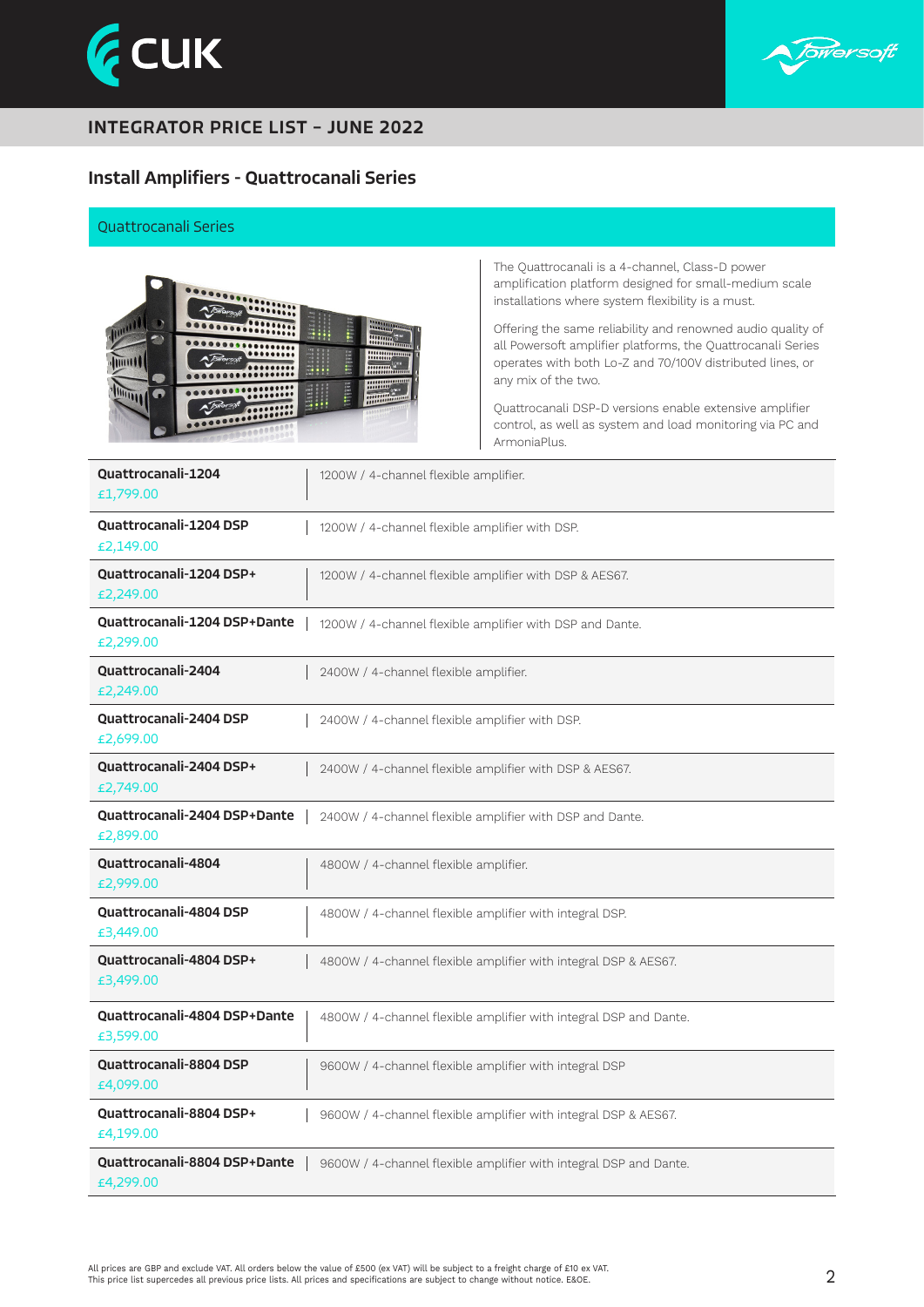



## Install Amplifiers - Duecanali Series

#### Duecanali Series



The Duecanali Series offers remarkable low power consumption and heat dissipation, in addition to Powersofts renowned audio quality and reliable performance - all in a compact, lightweight unit.

The Duecanali is a Class-D power amplification platform designed for larger 2-channel install applications.

Duecanali DSP+D versions also offer built-in state-of-the-art DSP, as well as Dante, providing additional system flexibility and extensive amplifier control.

| Duecanali-804<br>£1,449,00            | 800W / 2-channel flexible amplifier.                              |
|---------------------------------------|-------------------------------------------------------------------|
| Duecanali-804 DSP<br>£1,699.00        | 800W / 2-channel flexible amplifier with integral DSP.            |
| Duecanali-804 DSP+<br>£1,749.00       | 800W / 2-channel flexible amplifier with integral DSP & AES67.    |
| Duecanali-804 DSP+Dante<br>£1,799.00  | 800W / 2-channel flexible amplifier with integral DSP and Dante.  |
| Duecanali-1604<br>£1,759.00           | 1600W / 2-channel flexible amplifier.                             |
| Duecanali-1604 DSP<br>£2,049.00       | 1600W / 2-channel flexible amplifier with integral DSP.           |
| Duecanali-1604 DSP+<br>£2,099.00      | 1600W / 2-channel flexible amplifier with integral DSP & AES67.   |
| Duecanali-1604 DSP+Dante<br>£2,149.00 | 1600W / 2-channel flexible amplifier with integral DSP and Dante. |
| Duecanali-4804<br>£2,749.00           | 4800W / 2-channel flexible amplifier.                             |
| Duecanali-4804 DSP<br>£2,999.00       | 4800W / 2-channel flexible amplifier with integral DSP.           |
| Duecanali-4804 DSP+<br>£3,049.00      | 4800W / 2-channel flexible amplifier with integral DSP & AES67.   |
| Duecanali-4804 DSP+Dante<br>£3,099.00 | 4800W / 2-channel flexible amplifier with integral DSP and Dante. |
| Duecanali-6404 DSP<br>£3,699.00       | 6400W / 2-channel flexible amplifier with integral DSP.           |
| Duecanali-6404 DSP+<br>£3,749.00      | 6400W / 2-channel flexible amplifier with integral DSP & AES67.   |
| Duecanali-6404 DSP+Dante<br>£3,799.00 | 6400W / 2-channel flexible amplifier with integral DSP and Dante. |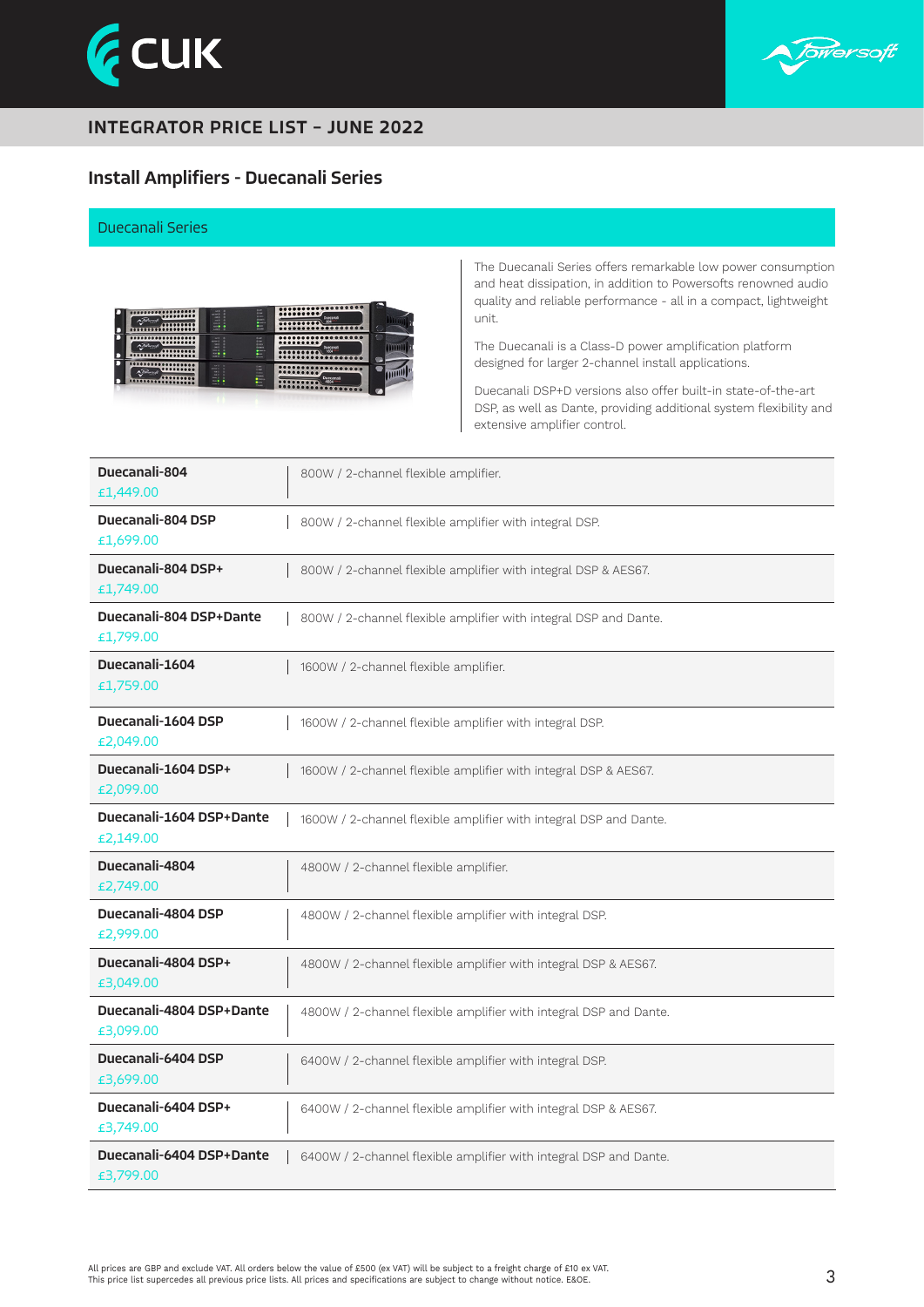



## Install Amplifiers - Mezzo Series

#### Mezzo Series



Mezzo offers the same sound clarity, reliability and overall build quality of any Powersoft amplifier, but in a half-rack unit form factor. It comes with a state-of-the-art DSP, in 2 power sizes with 2 or 4 channels of output.

All models offer multiple analog input options, and the 2 channel versions feature line-level outputs.

AD versions of Mezzo add audio networking capabilities with DanteTM/AES67 and an internal Gigabit switch with a second port so that multiple products can share the same network.

| Mezzo-322A<br>€839.00    | 320W / 2-channel compact amplifier with DSP.           |
|--------------------------|--------------------------------------------------------|
| Mezzo-322AD<br>€999.00   | 320W / 2-channel compact amplifier with DSP and Dante. |
| Mezzo-602A<br>£1,019.00  | 600W / 2-channel compact amplifier with DSP.           |
| Mezzo-602AD<br>£1,199.00 | 600W / 2-channel compact amplifier with DSP and Dante. |
| Mezzo-324A<br>£979.00    | 320W / 4-channel compact amplifier with DSP.           |
| Mezzo-324AD<br>£1,259.00 | 320W / 4-channel compact amplifier with DSP and Dante. |
| Mezzo-604A<br>£1,249.00  | 600W / 4-channel compact amplifier with DSP.           |
| Mezzo-604AD<br>£1,549.00 | 600W / 4-channel compact amplifier with DSP and Dante. |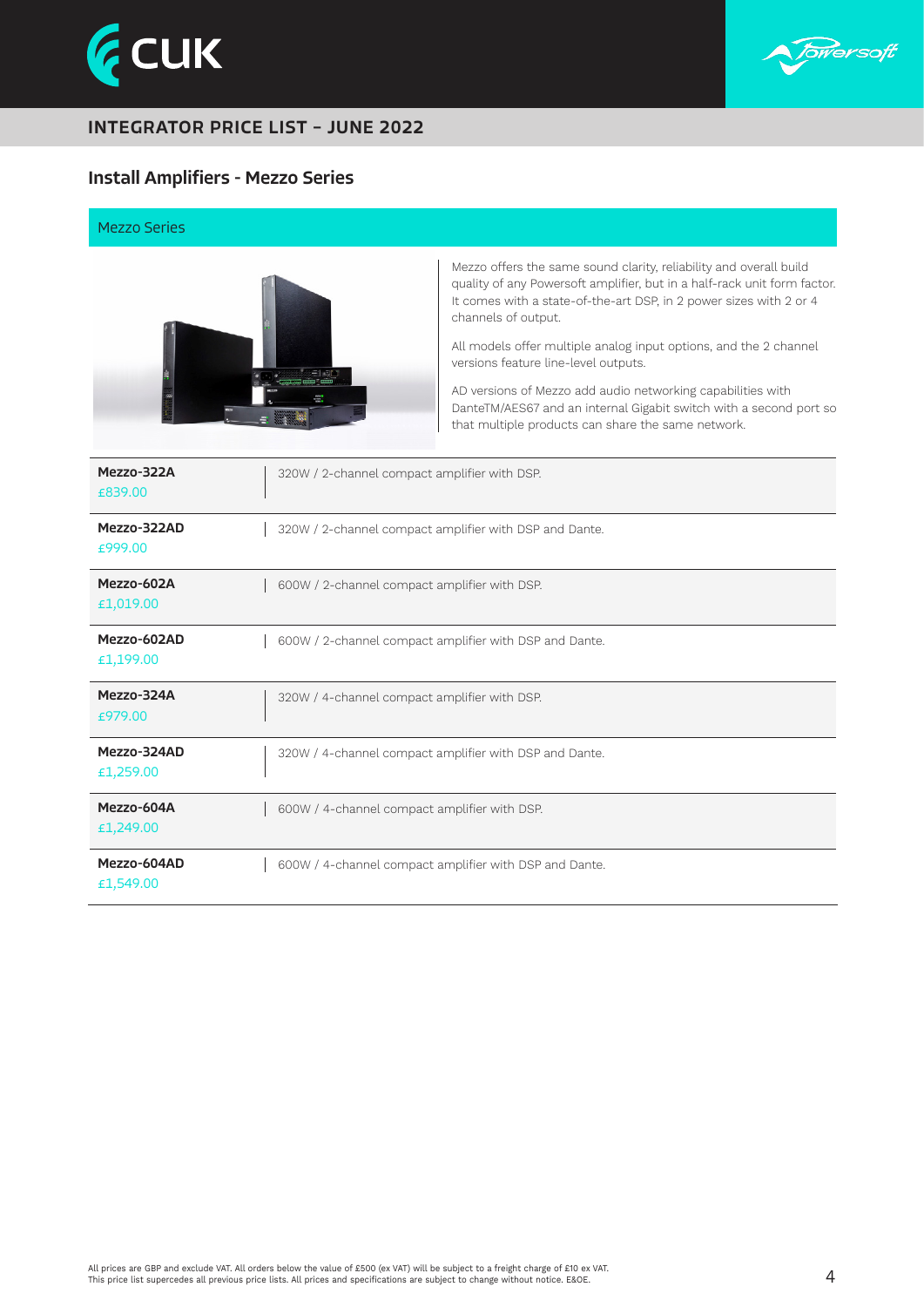



### Touring Amplifiers - X Series

#### X Series



Designed for both touring and sound system installations, the X Series is an amplifier that raises the bar in amplifier design and functionality.

Both versions of the X Series - the X8 (8-channel) and X4 (4-channel) - come standard with Ethernet for extensive amplifier control, full DSP functionality, routing, matrix and worldwide compatible three-phase power supply.

The X Series natively supports AES3 and is also available with redundant Brooklyn II based Dante. Providing up to 4 different selectable input sources per channel.

| X <sub>4</sub><br>£6,999.00 | 4-channel benchmark amplifier with DSP. 4 x 5200W at 2 Ohm or 4 x 3000W at 4 Ohm. |
|-----------------------------|-----------------------------------------------------------------------------------|
| <b>X8</b><br>£10,999.00     | 8-channel benchmark amplifier with DSP.                                           |
| X4L<br>£11,999.00           | 4-channel benchmark amplifier with DSP. 4 x 8200W at 2 Ohm or 4 x 6800W at 4 Ohm. |
| X4-Dante<br>£7,899.00       | X4 amplifier but with added Dante connection.                                     |
| X8-Dante<br>£11,999.00      | X8 amplifier but with added Dante connection.                                     |
| X4L-Dante<br>£12,999.00     | X4L amplifier but with added Dante connection.                                    |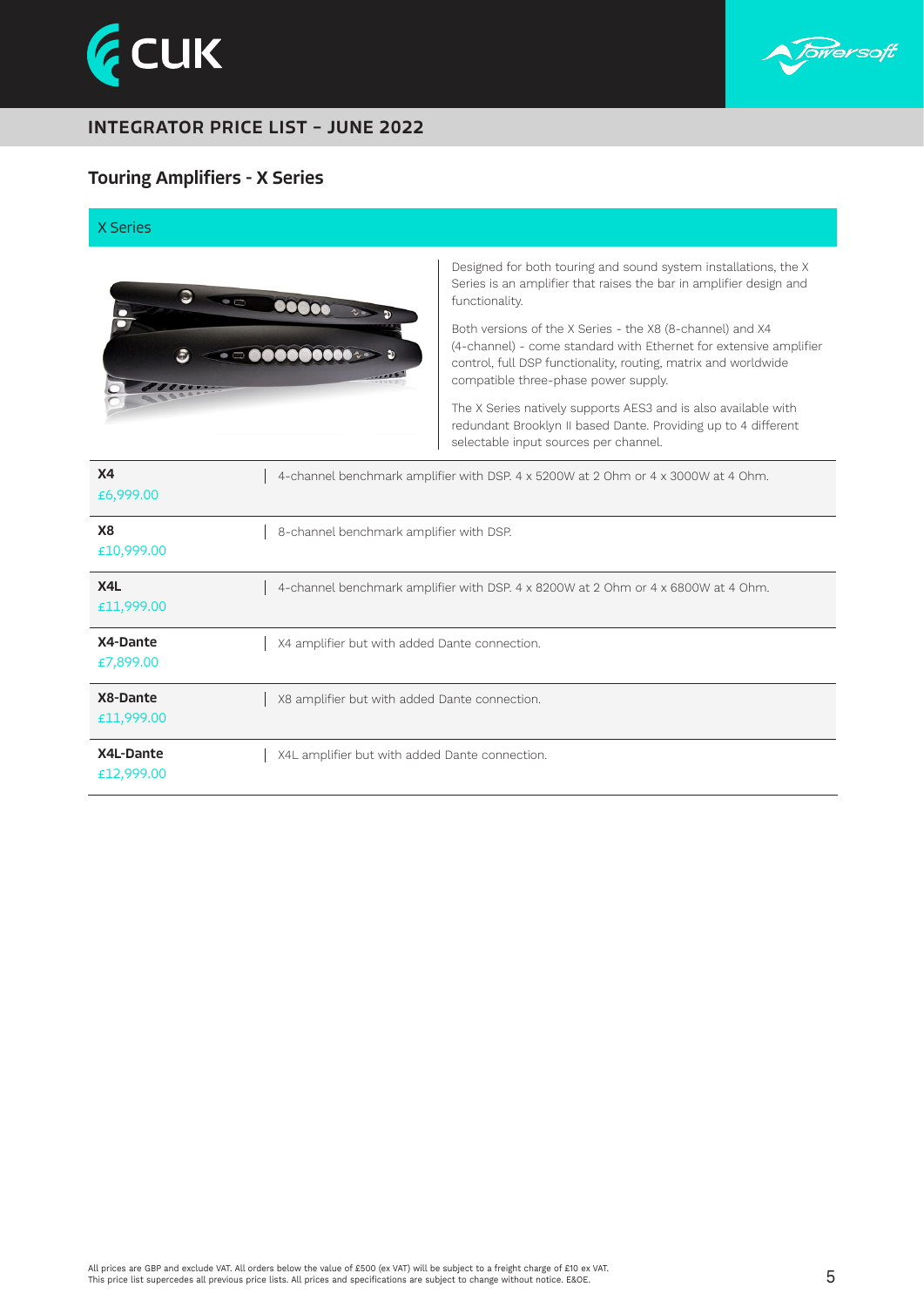



### Touring Amplifiers - T Series

T Series



The T Series offers Powersofts renowned flexibility and performance. Featuring onboard DSP and Dante by Audinate inputs, in a cost-effective, 1 RU unit, designed for small-medium scale systems.

Available in both 4-channel and 2-channel, with per channel power ranging from 750W to 3000W.

In addition to analog, the T Series includes AES3 and Dante inputs, which are optimised for daisy-chained distribution of 2-channel audio to multiple amplifiers with no need for external switches or splitters.

| T302<br>£2,529.00 | 3000W / 2-channel high-performance amplifier with DSP and Dante. |
|-------------------|------------------------------------------------------------------|
| T304<br>£2,899.00 | 3000W / 4-channel high-performance amplifier with DSP and Dante. |
| T602<br>£3,099.00 | 6000W / 2-channel high-performance amplifier with DSP and Dante. |
| T604<br>£3,699.00 | 6000W / 4-channel high-performance amplifier with DSP and Dante. |
| T902<br>£3,699.00 | 8000W / 2-channel high-performance amplifier with DSP and Dante. |
| T904<br>£4,499.00 | 8000W / 4-channel high-performance amplifier with DSP and Dante. |

### Touring Amplifiers - K Series



The K20 impresses with up to 18000W in a single rack space, make it one of the most powerful amplifiers of its size. Ideal for subwoofers requiring relatively high continuous power and ample

The K20 DSP+AESOP amounts to a fully integrated, highly sophisticated yet easy to use power source. Including state-of-theart sound shaping, system management capabilities and remote control.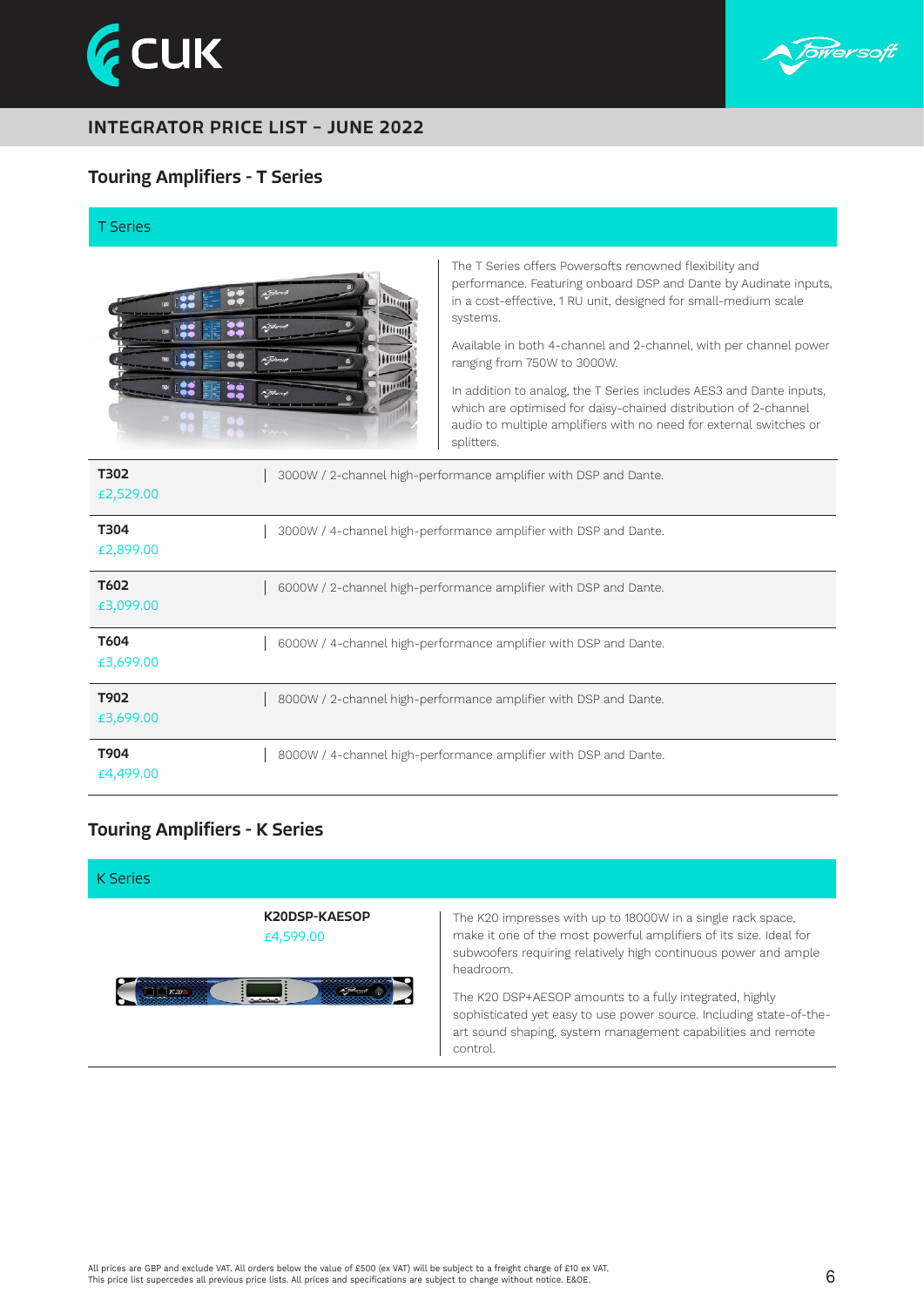



### K Series Accessories

| <b>K Series Accessories</b>    |                                              |
|--------------------------------|----------------------------------------------|
| <b>KAESOP-Board</b><br>£449.00 | KAESOP plug-in board for Powersoft K Series. |
| <b>KDSP-Board</b><br>£649.00   | Optional DSP platform - customer installed.  |
| KStep-Up-Card<br>£369.00       | Power upgrade for the K4, K6 and K8.         |
| <b>Smart-Card</b><br>£49.00    | K Series preset storage Smart Card.          |

## Wall Mounted Panels

| <b>WMP Series</b>            |                                                                                                                                                                                                                                                  |                                                                                                                                                                                                                                                                                                                                                                                  |  |
|------------------------------|--------------------------------------------------------------------------------------------------------------------------------------------------------------------------------------------------------------------------------------------------|----------------------------------------------------------------------------------------------------------------------------------------------------------------------------------------------------------------------------------------------------------------------------------------------------------------------------------------------------------------------------------|--|
|                              |                                                                                                                                                                                                                                                  | The WMP are a series of solutions aimed at remotely controlling key<br>system functionalities, such as level control, source selection, and<br>scene selection.<br>These passive controls are sharable over the network, meaning that<br>a passive wall controller can be connected to one amplifier via GPI<br>and control the parameters of other devices in the same network. |  |
| <b>WMPLev-W</b><br>£71.00    | Square level controller that can be configured to adjust the level of an amplifier output, as well as<br>of single or multiple zones. White                                                                                                      |                                                                                                                                                                                                                                                                                                                                                                                  |  |
| <b>WMPLev-B</b><br>£71.00    | Same as the WMPI ev-W but in Black.                                                                                                                                                                                                              |                                                                                                                                                                                                                                                                                                                                                                                  |  |
| <b>WMPSel-W</b><br>$f$ 71.00 | Square source selectors that allow users to pick the source for a particular zone. The same<br>controller can be used as Scene selector, which allows the user to choose from different system<br>configurations with the turn of a knob. White. |                                                                                                                                                                                                                                                                                                                                                                                  |  |
| <b>WMPSel-B</b><br>£71.00    | Same as WMPSel-W but in Black.                                                                                                                                                                                                                   |                                                                                                                                                                                                                                                                                                                                                                                  |  |